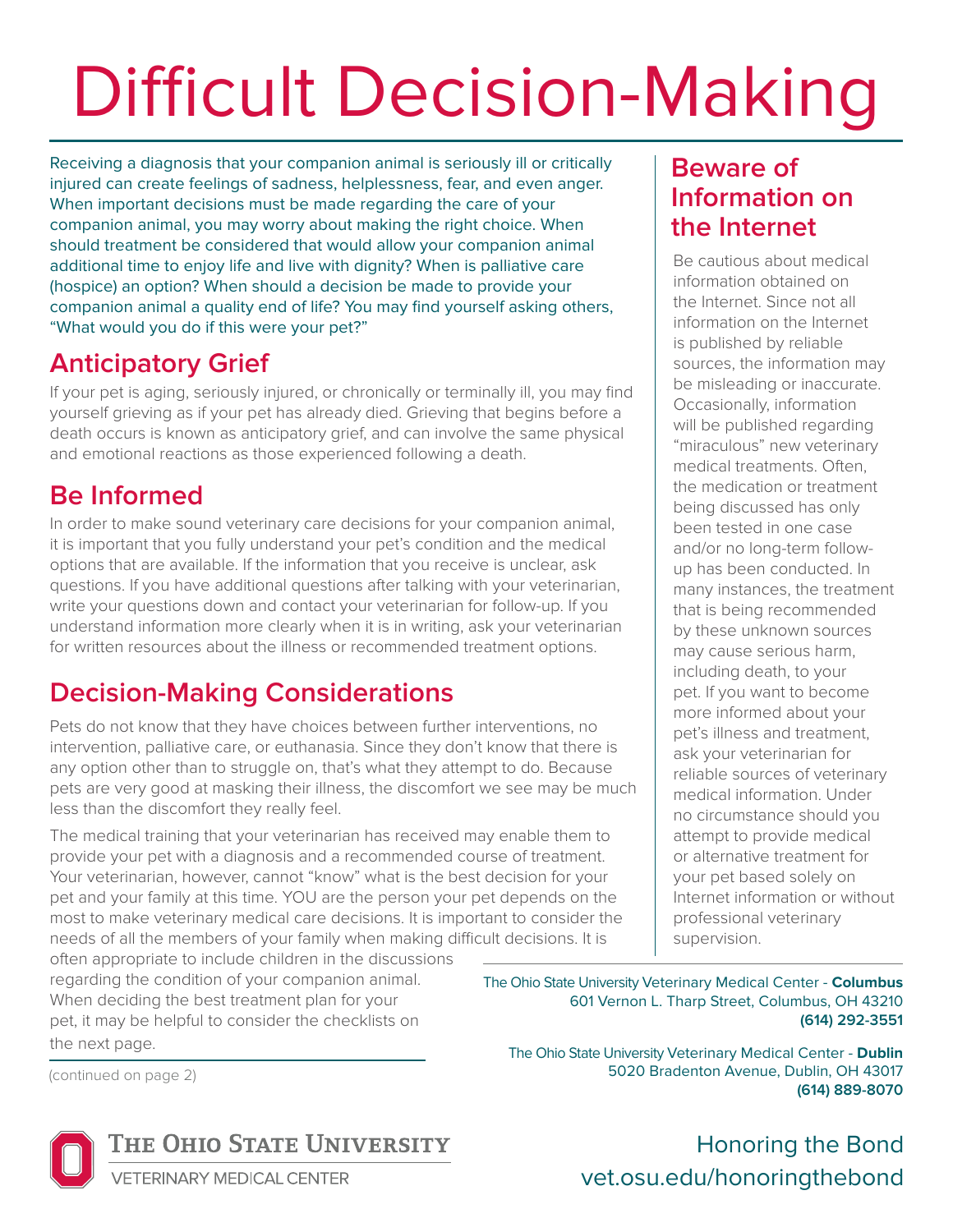#### **Companion Animal Needs**

- What are the prospects of providing your companion animal with a quality of life that fulfills their basic physical and psychological needs?
- Is there a reasonable chance for a cure? For comfort?
- How much additional time might treatment offer? What will the quality of that time be?
- How many of your companion animal's usual activities are still possible? (Make a list and review it on a regular daily/ weekly/ monthly basis.)
- Is your companion animal suffering, or struggling, even though physical pain may not be evident? For example: unable to control urination, lack of interest in eating, chronic vomiting, restlessness, unable to get comfortable, withdrawal from family, or withdrawal from previously enjoyed activities.
- Is there hope of alleviating this pain to allow for a reasonable quality of life?
- What would your companion animal be unable to tolerate and/or live with? (Write a contract with yourself, knowing that you can always renegotiate.)
- What do you think your companion animal would want?

#### **Personal Needs**

- Do you have the financial and emotional resources necessary to handle long-term medical care if it is required?
- Will you have the necessary physical and emotional stamina required? (Getting up or staying up during the night, preparing special food, maintaining a feeding tube, giving injections, caring for wounds, cleaning up and assisting with bathroom functions, lifting or assisting with walking, climbing stairs, etc.).
- Is the relationship with your companion animal changing or decreasing in quality as you anticipate this loss?
- What are your religious, spiritual, and personal values and beliefs regarding end-of-life decision making?
- What is your personal "bottom line"? What are you unable to tolerate and/or live with? (Write a contract with yourself that you can always renegotiate.)
- Ask yourself, "When I look back on this several months from now, what will be most important about what I did or did not do? Which decisions will be the easiest for me to live with?"

(continued on page 3)



THE OHIO STATE UNIVERSITY

**What is the Most Important Question?**

The single most important question you can ask yourself is, *"Is my companion animal still having fun?"* Keep in mind that *"making it through one more day"* and *"having fun"* are two very different qualities of life. Think back to when your pet was healthy. What did your pet enjoy doing the most? People watching? Animal watching? Going for walks? Chasing squirrels? Riding in the car? Eating? Are these activities still being enjoyed today? What is the likelihood that your pet will be able to enjoy these activities with medical intervention? Is your pet having more "good" days than "bad" days?



Honoring the Bond vet.osu.edu/honoringthebond